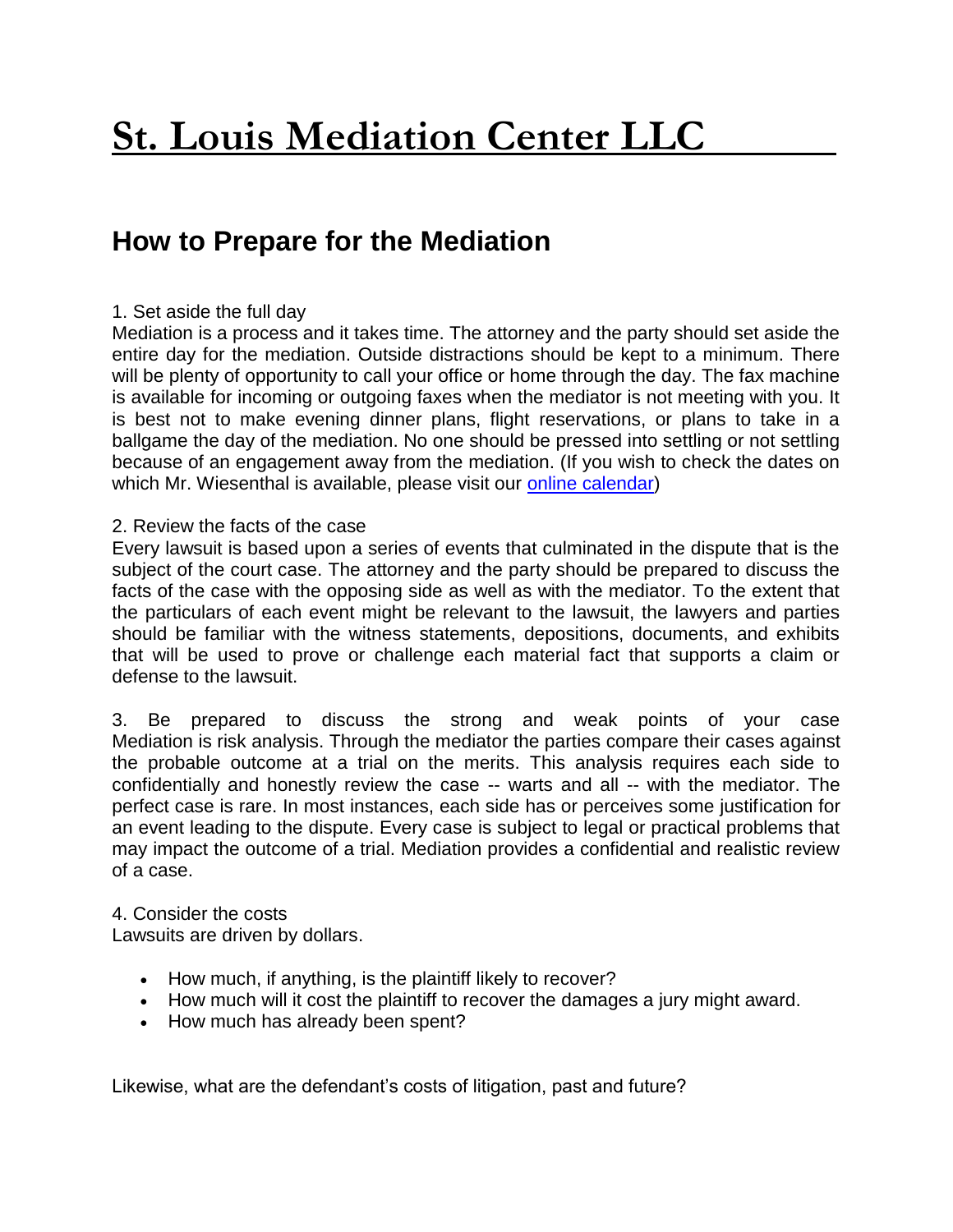- How much will it cost the defendant to defend itself through trial and appeal of its case?
- What financial damage is being suffered by either party because of the mere pendency of the lawsuit?
- What are the effects on a party of a bad outcome at trial besides the loss of the lawsuit?

How can both parties benefit by an immediate resolution?

#### 5. Bring copies of important documents

Pictures and documents can be effective settlement tools. There are no rules of evidence in a mediation so if there is something you think will help the other party understand your position, bring it with you. For example, copies of time cards, check stubs, photographs, emails, and bank statements can help demonstrate graphically what the other side will need to face if the case does not settle. Copies of relevant cases – including a copy to give to the other side for its candid consideration – can be a useful tool in helping each side assess its risks. Likewise, a financial statement, insurance policy, or a prior judgment or lien may prove useful in a mediation though it might be inadmissable as evidence at a trial. Bring enough copies for the mediator and the other side to use together.

#### 6. Make sure the client or representative has authority to settle

The people at the mediation should have the authority to settle the case. They are the people who will have gone through the process of hearing the other side and the back and forth of settlement negotiations. So, if someone is needed to make a decision, he or she should be present. For example, an individual party who wants his or her spouse to help make a decision should bring the spouse to the mediation. A corporate party should be represented by an officer. A partnership should be represented by a partner. The person present at the mediation in most instances should not have to refer to someone who is not in attendance for permission to settle. If it is not possible for a decision-maker to be present, he or she must be accessible by telephone throughout the mediation process.

#### 7. Bring a positive attitude

Agreements created by the parties provide far better solutions than judgments imposed by judges and juries, which may not even be enforceable or collectible. Therefore, the effort put forth at mediation should be the same as that put forth at a trial. Bring to the mediation an open mind and a willingness both to listen and to compromise. If you do not like the other side's final offer, you can do not have to settle and you can proceed with the litigation.

#### 8. Prepare a memorandum for the mediator

A few days prior to the mediation, send a confidential memorandum to the mediator outlining your case. The purpose of the memorandum is to acquaint the mediator with the type of case and where appropriate the underlying law supporting each side's